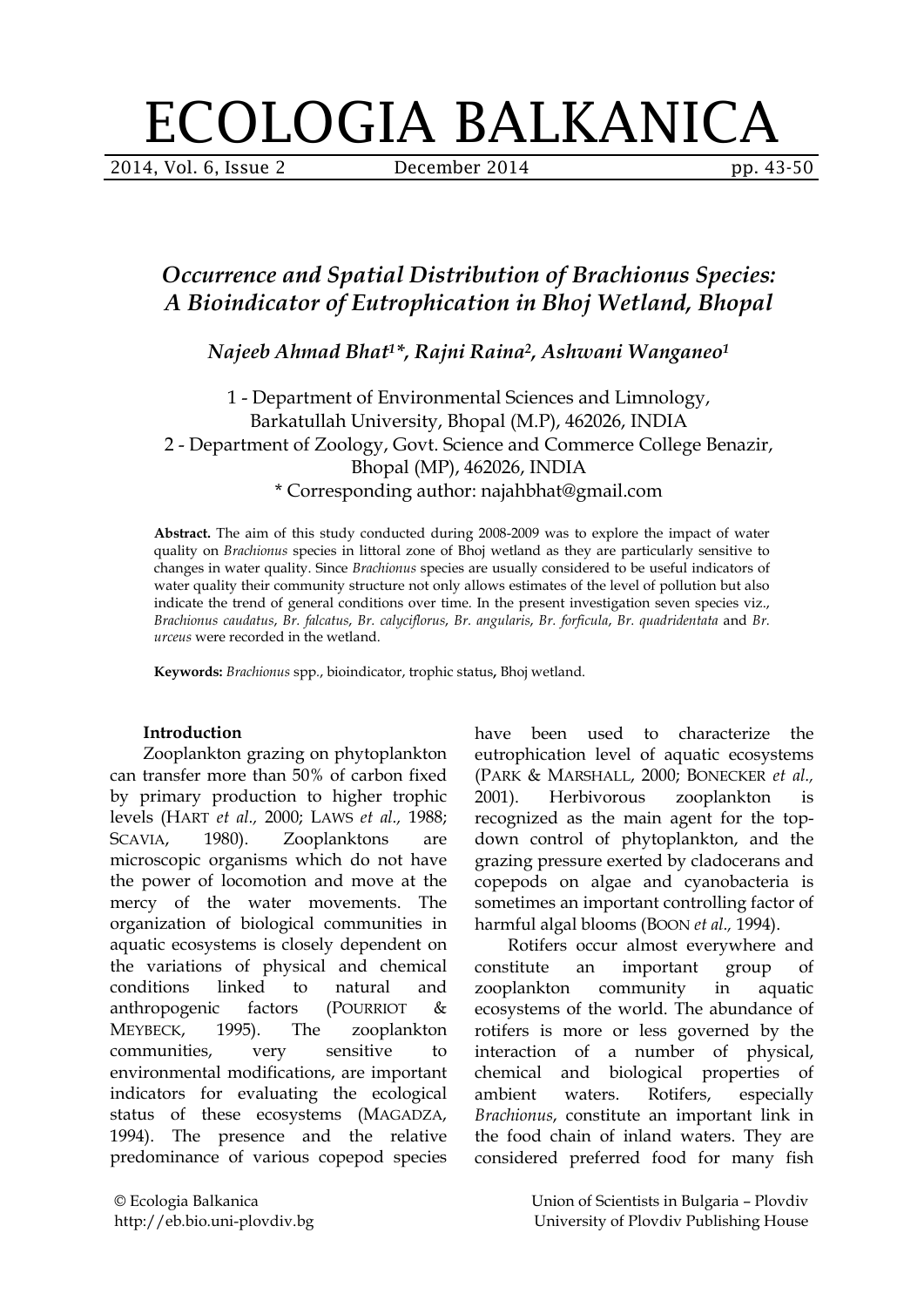larvae (GUERGUESS, 1993). The rotifer communities of Bhoj wetland – an important man made Ramsar site of central India has great biogenic, ecological and socio-economic importance. It is under severe environmental stress on account of anthropogenic pressure. Attempts are being initiated for its management and biodiversity conservation.

#### **Materials and Methods**

Bhoj wetland (located in the Bhopal city, the state capital of Madhya Pradesh, India (latitude 23° 12′-23° 16′ N and longitude 77°18′–77° 23′ E), is the backbone of Bhopal having profound economic and irrigational importance. It has an area of 31 km2 and a catchment area of 361 km2. The various physico-chemical characteristics such as temperature, pH, conductivity, TDS, D.O, Free CO2, total alkalinity, Hardness (total, calcium and magnesium), Chloride, nitrate and phosphate were analysed using the standard APHA (2000) and ADONI (1985) methods.

For the quantitative analysis of zooplankton, 10 liters of surface water samples were collected with minimal disturbance and filtered through a No. 25 bolting silk cloth net of mesh size 63 µm and concentrated to 100 ml and were preserved by adding 2ml of 4% formalin simultaneously. The quantitative analysis of zooplankton was carried in Sedgwick-Rafter cell. Identification of the samples was performed following the works of EDMONDSON (1959) and ADONI (1985). The results have been expressed as ind.l-1 (WANGANEO & WANGANEO, 2006).

Number of zooplankton "n" = 
$$
\frac{C x 1000 \text{ mm}^2}{A x D x E}
$$

where  $C =$  Number of organisms recorded;  $A = Area$  of field of microscope;  $D = De$ pth of field (SRC depth) in mm;  $E =$  Number of fields counted.

$$
\frac{\text{Number of zooplankton}}{1} = \frac{n \times Vol. \text{ of concentrat}}{(ml)}
$$

#### **Results**

#### *Physico-chemical characteristics*

The physico-chemical parameters of water in upper basin of Bhoj wetland have been given in the Table 1. The atmospheric temperature ranged from 21.63  $\degree$ C to 39.83 oC. Water temperature varied between 18.13°C to 27.13°C depending on the seasonal atmospheric temperature.The pH value ranged between 7.62 to 8.61units indicating its alkaline nature. Electrical conductivity values ranged from 231.11 to 413.75µS/cm at 25°C. Total dissolved solids fluctuated from  $148.89 \text{ mg/l}$  to  $256.67 \text{mg/l}$ . Dissolved oxygen content of water samples varied between 3.96 mg/l and7.78 mg/l. The total alkalinity value fluctuated between 48.11 mg/l and 128.75 mg /l. Increase in alkalinity values is related to the decrease in the water level. The value of total hardness fluctuated from 74.89mg/l to 146.25mg/l. In the wetland the average values of calcium hardness in waters varied from 60.40 mg/l to 102.23 mg/l. On the other hand, minimum magnesium hardness was noted to be 3.12 mg/l as against maximum value of 10.70 mg/l. The chloride concentrations in the wetland waters ranged between 23.9 mg/l and 54.5 mg/l. The nitrate nitrogen content varied aberrantly throughout the study period. Phosphorus, the most vital nutrient effecting productivity of natural water, fluctuated between 0.13 mg/l to 0.69  $mg/l$ .

Study conducted on the zooplankton group revealed dominance of seven *Brachionus* spp., among the rotifer group. Each species viz., *Br. caudatus*, *Br. falcatus*, *Br. calyciflorus*, *Br. angularis, Br. forficula, Br. quadridentata* and *Br. urceus* contributed a percentage of 46%, 18%, 15%,14%, 5% and 1% respectively (Fig. 1).

#### *Zooplankton*

Seven species of genus *Brachionus*  identified from the eight different sites of the Bhoj wetland revealed that site I (Kamla park) recorded relatively maximum population density (1030 Ind. l-1) followed by site VII near Prempura Ghat (1000 Ind.l-1). Site II (Gandhi medical college) recorded least density (60 Ind.1-1) Table 2 and Fig. 2.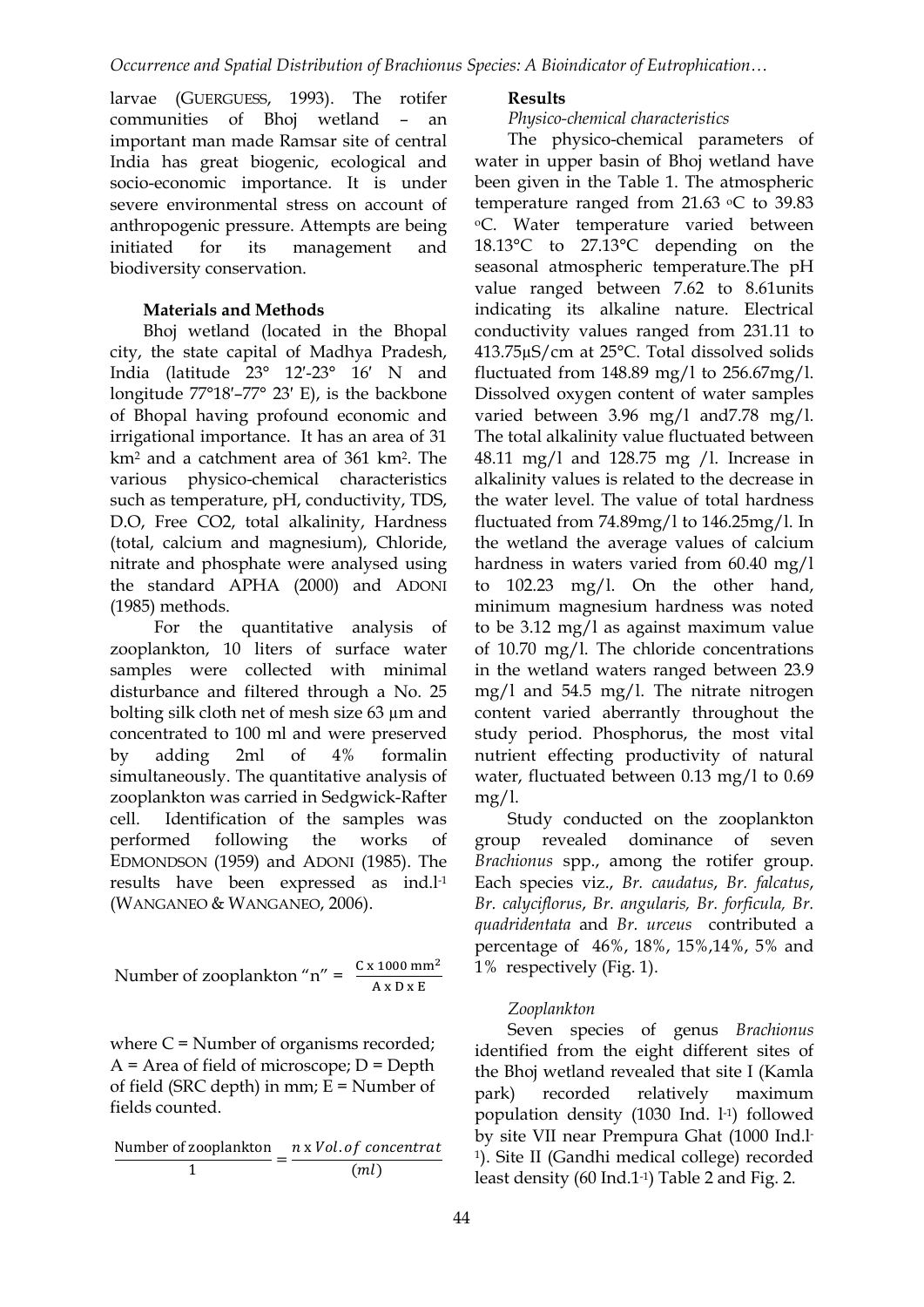| Parameter  | Unit        | Feb    | Mar    | Apr    | May    | June   | July   | Aug    | Sept   | Oct    | <b>Nov</b> | Dec    | Jan    |
|------------|-------------|--------|--------|--------|--------|--------|--------|--------|--------|--------|------------|--------|--------|
| AT         | °C          | 29.33  | 34.67  | 37.44  | 39.83  | 30.56  | 34.89  | 29.67  | 29.44  | 29.67  | 27.78      | 23.78  | 21.63  |
| WT         | $^{\circ}C$ | 18.56  | 26.33  | 24.44  | 24.44  | 27.13  | 20.44  | 22.22  | 25.44  | 24.11  | 22.00      | 20.67  | 18.13  |
| pН         | Units       | 8.20   | 8.19   | 8.61   | 8.59   | 7.87   | 7.79   | 7.62   | 7.82   | 8.09   | 8.12       | 8.22   | 8.50   |
| <b>TDS</b> | $mg1-1$     | 148.89 | 168.89 | 172.22 | 166.67 | 177.78 | 256.67 | 167.78 | 176.67 | 205.56 | 196.67     | 172.22 | 195.00 |
| EC         | $\mu$ S/cm  | 231.11 | 245.56 | 265.56 | 251.11 | 267.78 | 286.67 | 257.78 | 264.44 | 307.78 | 305.56     | 288.89 | 413.75 |
| DO         | $mg1-1$     | 6.09   | 6.21   | 7.13   | 7.78   | 7.60   | 6.83   | 7.24   | 6.47   | 6.79   | 5.29       | 7.04   | 3.96   |
| T. Alk     | $mg1-1$     | 80.44  | 93.11  | 48.11  | 100.22 | 84.44  | 81.33  | 79.78  | 75.78  | 79.67  | 89.33      | 86.44  | 128.75 |
| T. Ha      | $mg1-1$     | 84.89  | 97.11  | 94.56  | 98.11  | 74.89  | 86.22  | 83.11  | 83.33  | 97.56  | 98.67      | 114.44 | 146.25 |
| Ca.Ha      | $mg1-1$     | 70.89  | 79.20  | 74.14  | 69.44  | 62.04  | 60.40  | 63.22  | 63.00  | 70.21  | 70.43      | 76.01  | 102.23 |
| Mg. Ha     | $mg1-1$     | 3.40   | 4.08   | 4.95   | 6.96   | 3.12   | 6.27   | 4.83   | 4.94   | 6.64   | 6.86       | 9.34   | 10.70  |
| Chloride   | $mg1-1$     | 23.9   | 25.1   | 33.7   | 34.3   | 32.3   | 33.2   | 29.6   | 31.8   | 35.5   | 44.8       | 47.2   | 54.5   |
| Nitrate    | $mg1-1$     | 0.48   | 0.39   | 0.50   | 0.62   | 0.57   | 0.75   | 0.52   | 0.47   | 0.59   | 0.56       | 0.48   | 0.45   |
| T. Phos    | $mg1-1$     | 0.17   | 0.18   | 0.18   | 0.27   | 0.24   | 0.26   | 0.27   | 0.25   | 0.29   | 0.33       | 0.13   | 0.69   |

**Table 1.** Physico-chemical parameters on annual mean basis



**Fig. 1.** Percent contribution of different species of *Brachionus* species.

On the basis of site average values, *Brachionus caudatus* contributed maximum density of 284 Ind. 1-1 while *Brachionus urceus* was represented by a least density of 5 Ind. 1-1.

*Brachionus caudatus* recorded the highest population density throughout the study period except at sites II, VII, VIII respectively (10 Ind. 1-1, 180 Ind. 1-1 and 80 Ind. 1-1)**.** At sites II (20 Ind.1-1) and VIII (150 Ind.1-1) it was *Brachionus calyciflorus* and at site VII *Brachionus angularis* (360 Ind.1-1) was the dominant species.

In the present investigation of Bhoj wetland, on an average basis, *Brachionus caudatus* (189 Ind.1-1) was recorded the maximum represented species density in the study period while *Brachionus urceus* (3.0 Ind.1-1) was recorded least represented species (Table 3).

On an overall monthly basis, highest numerical density (990 Ind. 1-1) was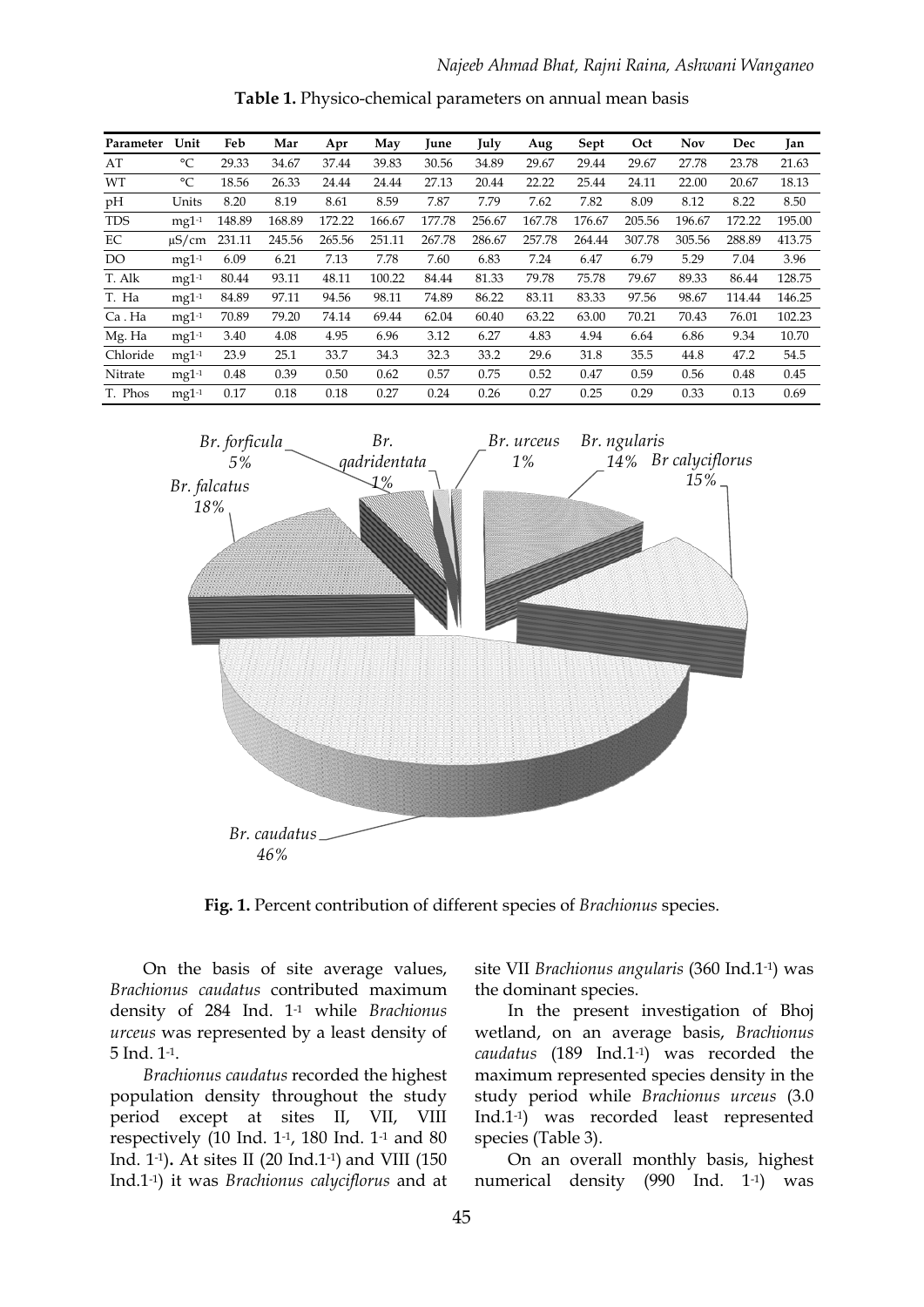#### *Occurrence and Spatial Distribution of Brachionus Species: A Bioindicator of Eutrophication…*

documenting in the month of July while lowest (20 Ind.1-1) was recorded in the month of August. On monthly basis among species, highest population density (620 Ind. 1-1) was represented by *Brachionus caudatus* in the month of December while same species (500 Ind.1-1) were also registered in the month of July (Table 3 and Fig. 3).

The similarity between stations depending on different *Brachionus* species, the results of the Bray-Curtis cluster analysis are shown in Fig. 4. During the period of study highest similarity were observed between sites V and VI. These were linked together at level 1 (first joint). Further, second highest similarity was observed between sites III and VIII hence linked together at level 2. All the species have similar distributional patterns at these two pair of sites. However, most dissimilar community composition was found at site II with rest of the sites (Fig. 4).

| <b>Species</b>    |                  | Н        | Ш        | $\mathbf{I} \mathbf{V}$ | v                | VI       |      | VIII     | $\bar{\mathbf{X}}$ | $SD +$ |
|-------------------|------------------|----------|----------|-------------------------|------------------|----------|------|----------|--------------------|--------|
| Br. angularis     | 20               | $\Omega$ | 20       | 30                      | 110              | 60       | 360  | 90       | 86                 | 117    |
| Br. calyciflorus  | 70               | 20       | 40       | 80                      | 20               | 160      | 220  | 150      | 95                 | 74     |
| Br. caudatus      | 520              | 10       | 80       | 310                     | 570              | 520      | 180  | 80       | 284                | 228    |
| Br. falcatus      | 380              | 10       | 30       | 90                      | 130              | 180      | 60   | 30       | 114                | 122    |
| Br. forficula     | 40               | 10       | 20       | 20                      | 10               | 20       | 140  | $\theta$ | 33                 | 45     |
| Br. quadridentata | $\left( \right)$ | 10       | 10       | 10                      | $\left( \right)$ | $\Omega$ | 20   | 10       | 8                  | 7      |
| Br. urceus        |                  | $\Omega$ | $\Omega$ | $\theta$                | 0                | 0        | 20   | 20       | 5                  | 9      |
| <b>Total</b>      | 1030             | 60       | 200      | 540                     | 840              | 940      | 1000 | 380      |                    |        |

**Table 2.** Quantitative enumeration of *Brachionus* Species on the basis of site variation



**Fig. 2.** Variation of different sites**.**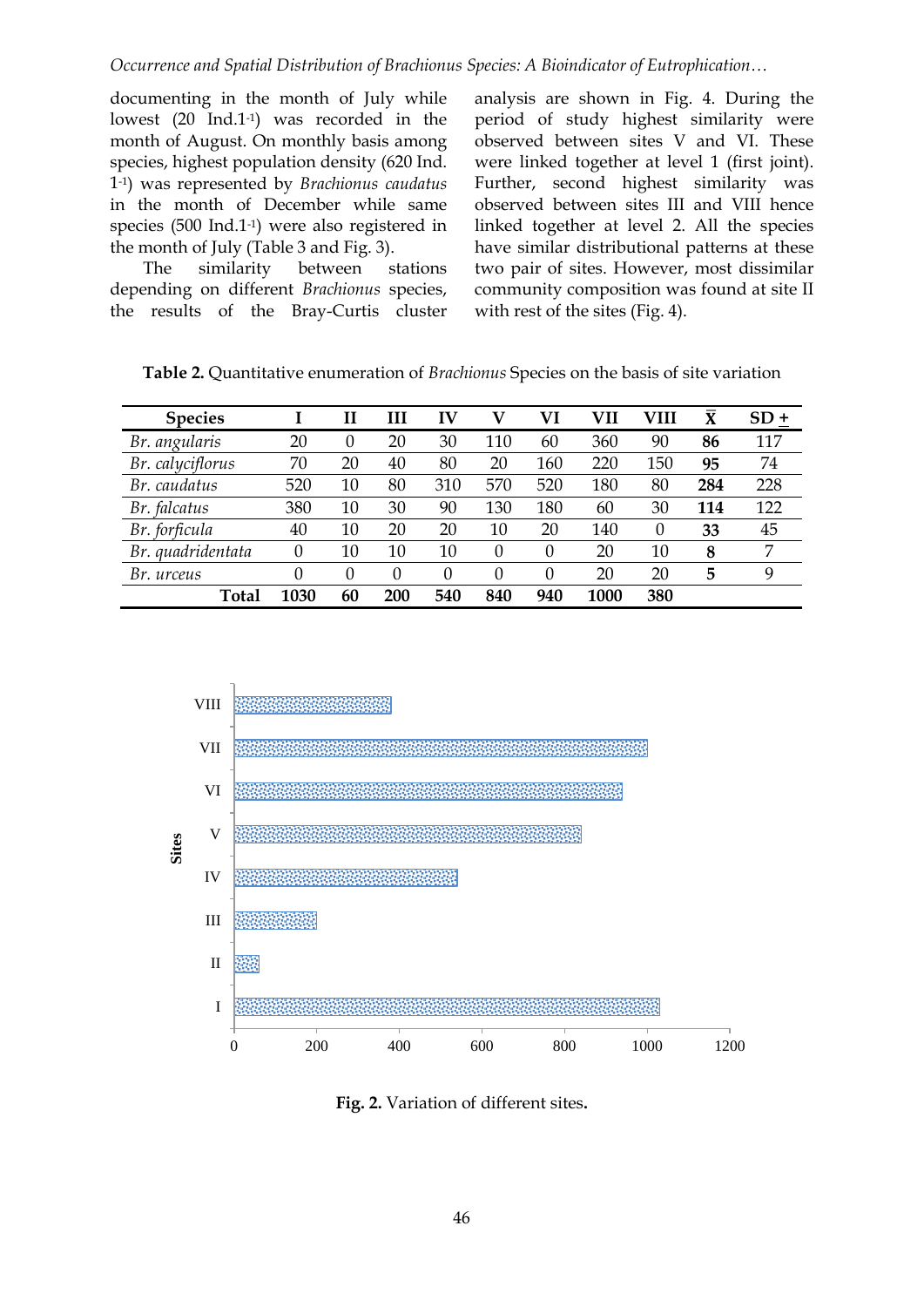| <b>Species</b>    | Feb                   | Mar                   | Apr | May | Iun |                 | Jul Aug         | <b>Sep</b> | Oct             | Nov | Dec                   |     | Jan Average |
|-------------------|-----------------------|-----------------------|-----|-----|-----|-----------------|-----------------|------------|-----------------|-----|-----------------------|-----|-------------|
| Br. angularis     | 20                    | 10                    | 20  | 10  | 20  |                 | -               | 20         | $\qquad \qquad$ | 10  | 170                   | 410 | 58          |
| Br. calyciflorus  | 50                    | 50                    | 120 | 80  | 50  | 100             | 20              | 50         | 10              | 20  | 90                    | 120 | 63          |
| Br. caudatus      | 50                    | 10                    | 100 | 80  | 130 | 500             | $\qquad \qquad$ | 20         | 10              | 440 | 620                   | 310 | 189         |
| Br. falcatus      | 30                    | 10                    | 250 | 140 | 60  | 360             | -               | 20         | 10              | 20  | $\tilde{\phantom{a}}$ | 10  | 76          |
| Br. forficula     | 40                    | $\tilde{\phantom{a}}$ | 30  | 40  | 70  | 30              | -               | 30         | 20              | -   |                       |     | 22          |
| Br. quadridentata | $\tilde{\phantom{a}}$ | -                     | 30  | -   | 10  | $\qquad \qquad$ |                 |            | -               |     |                       | 20  | 5.0         |
| Br. urceus        | $\tilde{\phantom{a}}$ | -                     | 20  | -   | 20  | -               |                 |            |                 |     |                       |     | 3.0         |
| Total             | 190                   | 80                    | 570 | 350 | 360 | 990             | 20              | 140        | 50              | 490 | 880                   | 870 | 416         |

**Table 3.** Quantitative enumeration of *Brachionus* species (Ind. 1-1) during 2008-2009.



**Fig. 3.** Quantitative enumeration of *Brachionus* species (Ind. 1-1) during 2008-2009.



**Fig. 4.** Bray-Curtis cluster analysis.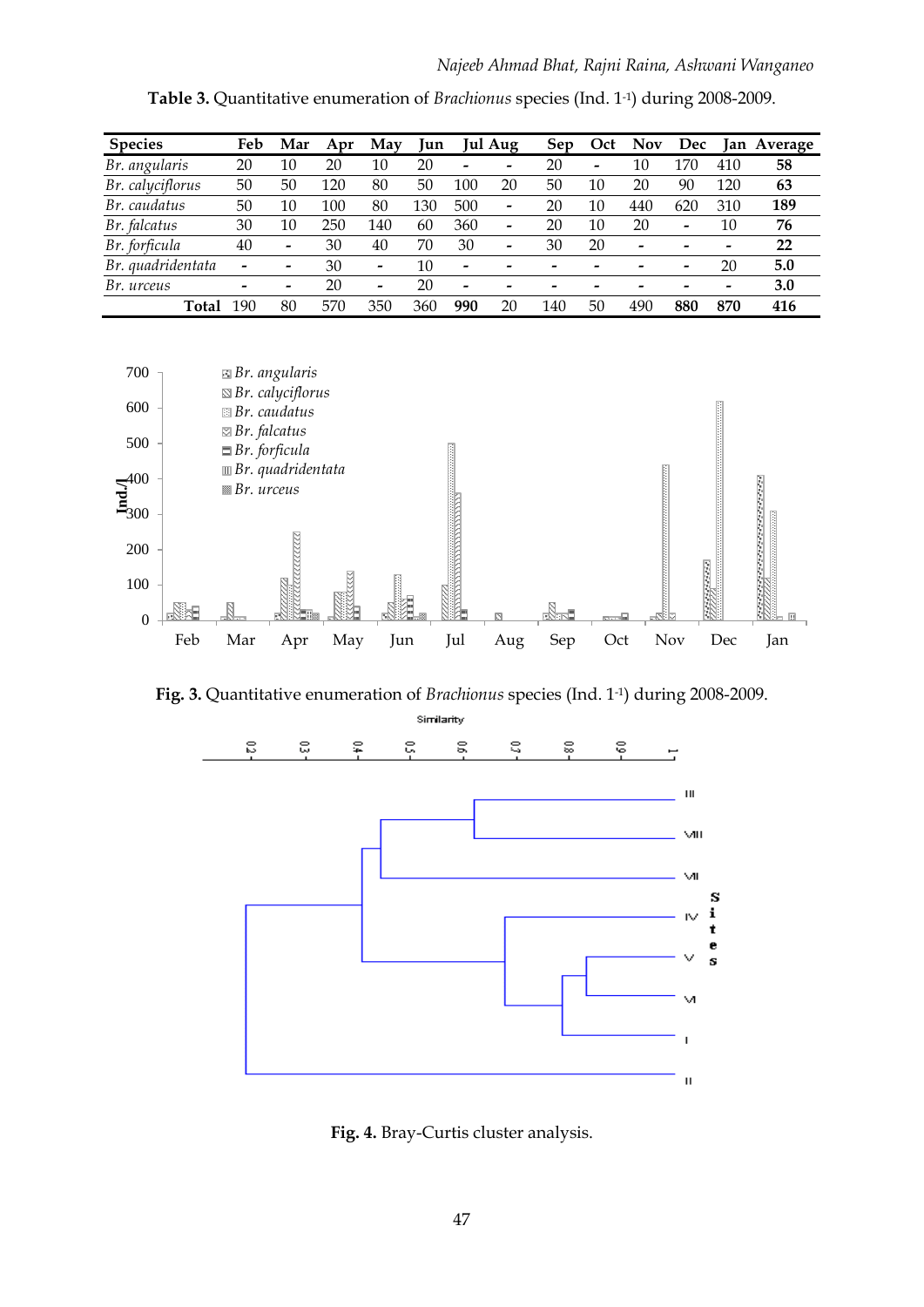*Occurrence and Spatial Distribution of Brachionus Species: A Bioindicator of Eutrophication…*

#### **Discussion**

*Brachionus* formed the dominant and diversified genus among the rotifers throughout the study period. These species are found extensively in eutrophic waters (BERZINS & PEJLER, 1989; SAMPAIO *et al*., 2002). *Brachionus* species has cosmopolitan distribution in India and during the present study; it was represented by seven species viz., *Brachionus angularis, Br. calyciflorus, Br. caudatus, Br. falcatus, Br. forficula, Br. quadridentata* and *Br. urceus.* HUTCHINSON (1967) observed that *Brachionus* species are very common in temperate and tropical waters, having alkaline pH. MAGEED (2008) and UZMA (2009) stated that presence of more than five species of *Brachionus* reflects eutrophication of water bodies.

KAUSHIK & SAXENA (1995) have also reported abundance of *Brachionus* in various water bodies of central India. An abundance of *Brachionus* in tropical region has been registered and various species of this genus dominate plankton community in warmer part of peninsular India (FERNANDO, 1980; HILLBRITCH-ILKOWSKA, 1983; GULATI, 1990; ERBERN *et al*., 2002; YILDIZ *et al.*, 2007). In the present investigation nutrients like phosphate and nitrate were in higher concentration due to decreased water level by evaporation and more organic load due to anthropogenic activities. These nutrients have been chiefly responsible for an increase in organic production particularly in the form of dense macrophytic growth and the overall deterioration of water quality. The deterioration of water quality and other associated problems as a result of racing eutrophication have reduced the recreational and aesthetic appeal of the wetland, besides other economic benefits.

*Keratella* with *Brachionus* is indicative of nutrient rich status of the water body (BERZINS & PEJLER, 1987). High concentration of rotiferan *Brachionus* species in the waterbody may be due the alkaline nature of water. According to DHANPATHI (2000) many species of rotifers are having preference for more alkaline water. The species like *Brachionus* build higher population during period when alkalinity is high.

Brachionides (*Brachionus* spp.) were the most dominant genera in the present study. Abundance of such species is considered as biological indicator for eutrophy (NOGUEIRA, 2001) and SLADECEK (1983) also suggests that this genus is the index of eutrophic water. MULANI *et al.,* 2009) reported *Brachionus* spp. to be present in typical tropical conditions while SAMPAIO *et al.* (2002) reported *Brachionus* spp. to be indicator of eutrophication.

Among the 7 species of genus, *Brachionus caudatus* was the most dominant, which is supported by the observations of Nene (1985) observed its highest abundance in Masunda lake. PATHAK & MUDGAL (2002) recorded this spp. as one of the dominant rotifer member in Virla reservoir (M.P).

*Brachionus calyciflorus* in particular is considered to be a good indicator of eutrophication (SAMPAIO *et al.,* 2002). Further, as per SAMPAIO *et al.,* (2002); DULIC *et al.,* (2006) and SOUSA *et al.*, (2008) *Brachionus* genus is renowned to tolerate polluted waters.

However, quantitatively *Brachionus* was the main and significantly abundant genera interms of abundance and periodicity. This was in accordance with observations of GEORGE (1961); JAYA (1994); HIWARE & JADHAV (1998).

The sustainable domination structure and high species diversity in Bhoj wetland indicate a higher ecological status of the wetland, although high densities of Rotiferan *Brachionus* species can indicate the rising fertility of the wetland. The present studies indicate the bio diverse nature of rotifers of Bhoj wetland waters during the study period in which physico-chemical and environmental factors play a crucial role in determining the diversity and density of *Brachionus*.

## **Acknowledgements**

The author deem their heartfelt gratitude to Prof. Ashwani Wanganeo Head, Department of Environmental Sciences and Limnology, Barkatullah University Bhopal for providing necessary facilities and valuable time during manuscript preparation for his help.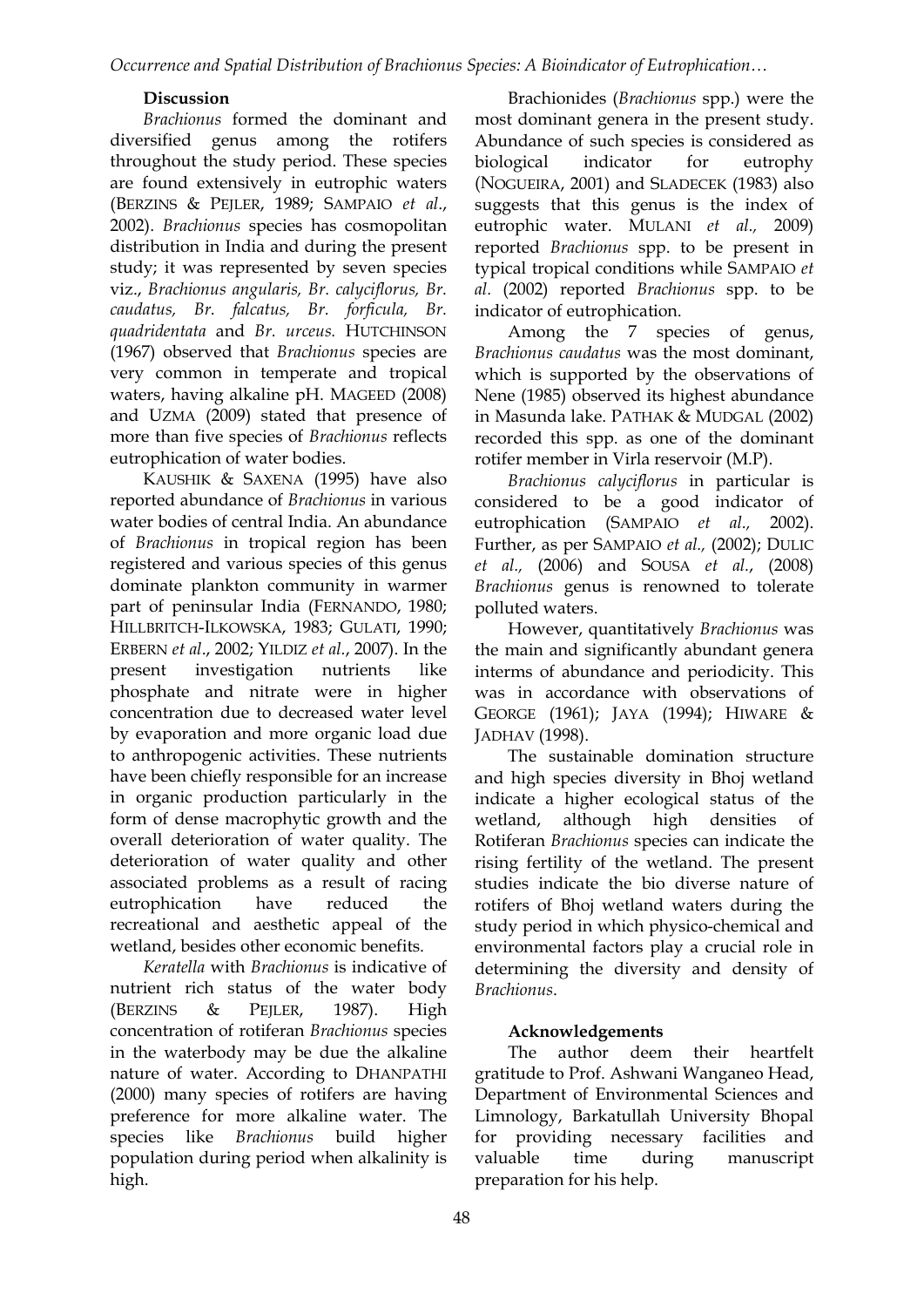#### **References**

- ADONI A.D. 1985. *Work book of limnology.* Pratibha Publication, Sagar, (M.P.) India.
- APHA 2000. *Standard methods for the examination of the water and waste water. 21th edition.* American Public Health Association. *Washington Aquaculture Engineering*, 19 p.
- BERZINS B., B. PEJLER. 1987. Rotifer occurrence in relation to pH. - *Hydrobiologia*, 182: 171-182.
- BERZINS B., B. PEJLER. 1989. Rotifer occurrence in relation to temperature. - *Hydrobiologia*, 175: 223-231.
- BOON P.I., S.E. BUNN, J.D. GREEN, R.J. SHIEL. 1994. Consumption of cyanobacteria by freshwater zooplankton: Implications for the success of 'topdown' control of cyanobacterial blooms in Australia. - *Australian Journal of Marine and Freshwater Research*, 45: 875–887.
- BONECKER C.C., F.A. LANSAC-TÔHA, L.F.M. VELHO, D.C. ROSSA. 2001. The temporal distribution pattern of copepods in Corumbá Reservoir, State of Goiás, Brazil. -*Hydrobiologia*, 453/454: 375–384.
- DHANAPATHI M. 2000. *Taxonomic notes on the Rotifers from India*. IAAB Publication, Hyderabad. 175 p.
- DULIC Z., V. MITROVIC-TUTUNDZIC, Z. MARKOVIC, I. ZIVIC. 2006. Monitoring water quality using zooplankton organisms as bioindicators at the Dubica fish farm, Serbia. - *Archive of Biological Science*, 58: 245-248.
- EDMONDSON W.T. 1959. *Fresh water biology,* 2nd edition. John Willey and Sons. New York, 127-169.
- ERBERN R., J. LAJTNER, G. KLOBUEAR, I. MAGUIRE, A. LUCIA, A. STAMBUK. 2002. Zooplankton reflecting the trophic state of the dam reservoir Modrac (Bosnia and Herzegovina). – In: *International conference on limnology of shallow lakes.* Balantonfured, Hungary. 51p.
- FERNANDO C.H. 1980. The freshwater zooplankton of Sri Lanka with a

discussion of topical freshwater zooplankton composition. *Hydrobiologia*, 65: 85-129.

- GEORGE M.G. 1961. Observation on rotifer from shallow ponds in Delhi. - *Current Science*, 30: 247-250.
- GUERGUESS S.K. 1993. Distribution of some rotifers in the Egyptian inland waters. - *Bulletin of National Institute of Oceanography and Fisheries, Egypt*, 19: 249-275.
- GULATI R.D. 1990. Zooplankton structure in the Loosdrecht lakes in relation to trophic status and recent restoration measures. - *Hydrobiologia,* 191: 173-188.
- HART D., L. STONE, T. BERMAN. 2000. Seasonal dynamics of the Lake Kinneret food web: the importance of the microbial loop. - *Limnology and Oceanography*, 45: 350–361.
- HILLBRITCH-ILKOWSKA A. 1983. Response of planktonic rotifers to the eutrophication process and to the autumnal shift of blooms in Lake Biwa, Japan. I. Changes in abundance and composition of rotifers. - *Japanese Journal of Limnology*, 44 (2): 93-106.
- HIWARE C.J., B.V. JADHAV. 1998. Studies on the microzootic fauna of Salim Ali Lake at Aurangabad, Maharashtra, India. - *Journal of Aquatic Biology,*  13(1&2): 18-21.
- HUTCHINSON G.E. 1967. *A treatise on limnology, Vol. II, Introduction to lake biology and the limnoplankton.* John Wiley and Sons, Inc, New York. London Sydeny, 115 p.
- JAYA D.M. 1994. Seasonal variation and population density of rotifers in three lakes of Hyderabad. - *Journal of Aquatic Biology*, 9(1 & 2): 41-44.
- KAUSHIK S., D.N. SAKSENA. 1995. Trophic status and rotifer fauna of certain water bodies in central India. - *Journal Environmental Biology,* 16(1&2): 285- 291.
- LAWS E.A., BIENFANG P.K., ZIEMANN D.A., CONQUEST L.D. 1988. Phytoplankton population dynamics and the fate of production during the spring bloom in Auke Bay, Alaska. - *Limnology and Oceanography*, 33: 57–65.